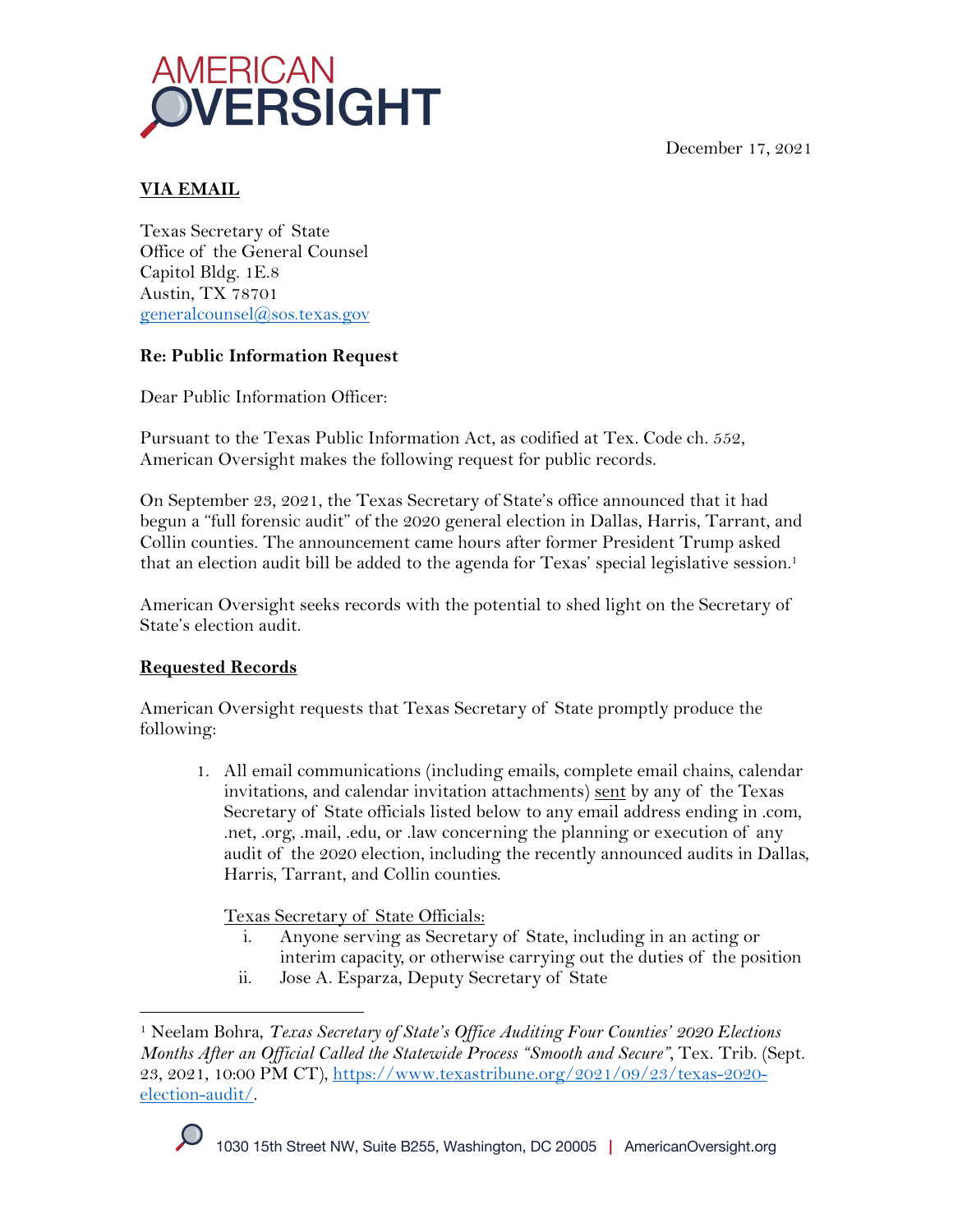- iii. Adam Bitter, General Counsel
- iv. Teresa Farfan, former Senior Advisor
- v. Sam Taylor, Assistant Secretary of State for Communications
- vi. Keith Ingram, Elections Division Director
- vii. Kristi Hart, Elections Administration & Voter Registration
- viii. Christina Adkins, General Law Elections Division
- ix. Kim Bergmann, Executive Assistant and Scheduler

In an effort to accommodate the Texas Secretary of State and reduce the number of potentially responsive records to be processed and produced, American Oversight has limited item 1 of this request to emails sent by the listed officials. To be clear, however, American Oversight still requests that complete email chains be produced, displaying both sent and received messages. This means, for example, that both Deputy Secretary of State Esparza's response to an email concerning the audits of the 2020 election in Dallas, Harris, Tarrant, or Collin counties and the initial received message are responsive to this request and should be produced.

For request item 1, please provide all responsive records from November 7, 2021, through the date the search is conducted.

2. All text message conversations or message chains on messaging applications similar in form to text messages (such as Signal, WhatsApp, Facebook Messenger, Twitter DMs, etc.) sent or received by any of the Texas Secretary of State officials listed above concerning the planning or execution of any audit of the 2020 election, including the recently announced audits in Dallas, Harris, Tarrant, and Collin counties.

American Oversight requests that full text message threads/conversations be produced in response to  $\underline{\text{item 2}}$  of this request from a week before the sending or receipt of the responsive audit-related message to a week after. For example, if an official listed above sent or received a text message concerning the audits on April 12, 2021, the complete thread/conversation from April 5, 2021, through April 19, 2021 should be produced, and not just any messages directly referencing the audit.

For request item 2, please provide all responsive records from October 5, 2021, through the date the search is conducted.

American Oversight insists that your office use the most up-to-date technologies to search for responsive information and take steps to ensure that the most complete repositories of information are searched. American Oversight is available to work with you to craft appropriate search terms. **However, custodian searches are still required; governmental authorities may not have direct access to files stored in .PST files, outside of network drives, in paper format, or in personal email accounts.**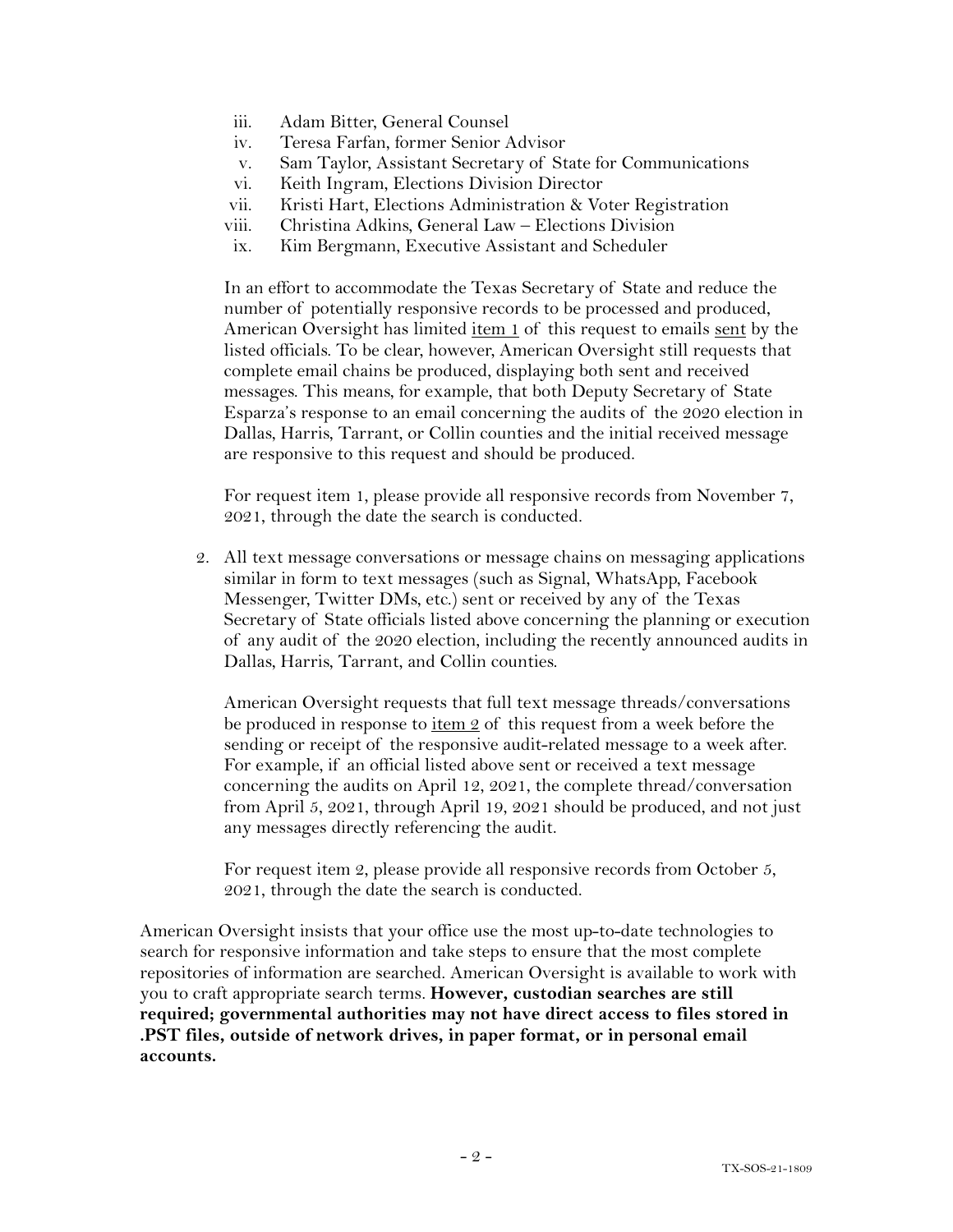Please search all records regarding official business. **You may not exclude searches of files or emails in the personal custody of your officials, such as personal email accounts.** Emails conducting government business sent or received on the personal account of a governmental authority's officer or employee constitutes a record for purposes of the Texas Public Information Act.2

In the event some portions of the requested records are properly exempt from disclosure, please disclose any reasonably segregable non-exempt portions of the requested records. If it is your position that a document contains non-exempt segments, but that those non-exempt segments are so dispersed throughout the document as to make segregation impossible, please state what portion of the document is non-exempt, and how the material is dispersed throughout the document. If a request is denied in whole, please state specifically that it is not reasonable to segregate portions of the record for release.

Please take appropriate steps to ensure that records responsive to this request are not deleted by your office before the completion of processing for this request. If records potentially responsive to this request are likely to be located on systems where they are subject to potential deletion, including on a scheduled basis, please take steps to prevent that deletion, including, as appropriate, by instituting a litigation hold on those records.

To ensure that this request is properly construed, that searches are conducted in an adequate but efficient manner, and that extraneous costs are not incurred, American Oversight welcomes an opportunity to discuss its request with you before you undertake your search or incur search or duplication costs. By working together at the outset, American Oversight and your office can decrease the likelihood of costly and time-consuming litigation in the future.

Where possible, please provide responsive material in electronic format by email or in PDF or TIF format on a USB drive. Please send any responsive material being sent by mail to American Oversight, 1030 15th Street NW, Suite B255, Washington, DC 20005. If it will accelerate release of responsive records to American Oversight, please also provide responsive material on a rolling basis.

### **Fee Waiver Request**

In accordance with Tex. Code § 552.267(a), American Oversight requests a waiver of fees associated with processing this request for records, because such a waiver "is in the public interest because providing the copy of the information primarily benefits the general public." The requested records are directly related to the work of public officials, with the potential to shed light on the Texas Secretary of State's efforts to audit the 2020 general election results in four counties. This matter is a subject of substantial

<sup>2</sup> Tex. Code § 552.002(a-2); *see also Adkisson v. Paxton*, 459 S.W.3d 761, 773 (Tex. App. 2015).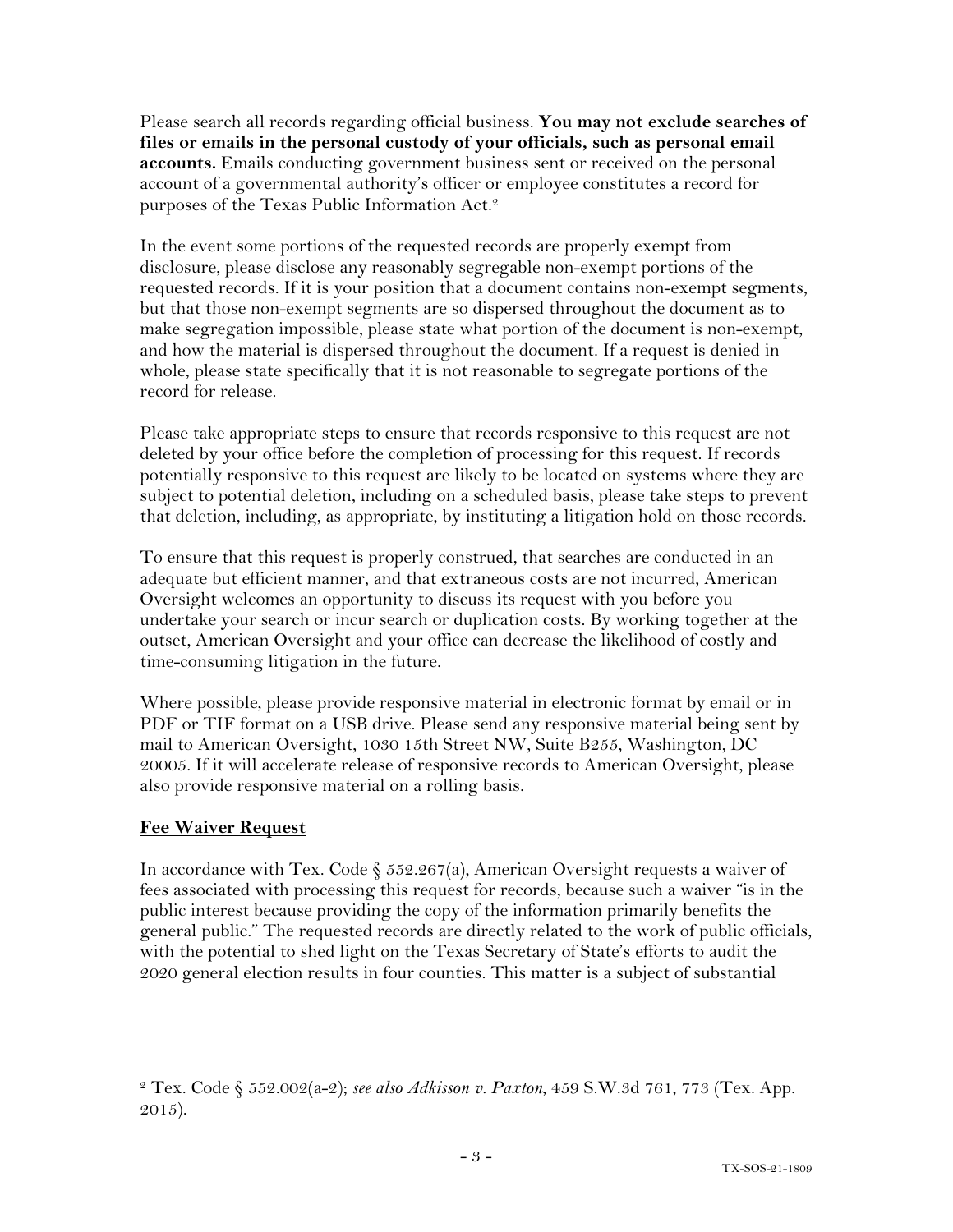public interest in Texas.3 Accordingly, release of the requested records may help the public understand the operations and activities of public officials and is in the public interest.

Release of the requested records will primarily benefit the public.<sup>4</sup> As a  $501(c)(3)$ nonprofit, American Oversight does not have a commercial purpose and the release of the requested records is not in American Oversight's financial interest, but is rather in the public interest. American Oversight is committed to transparency and makes the responses governmental authorities provide to public records requests publicly available. As noted, the subject of this request is a matter of public interest, and the public would benefit from an enhanced understanding of the government's activities through American Oversight's analysis and publication of these records. American Oversight's mission is to promote transparency in government, to educate the public about government activities, and to ensure the accountability of government officials. American Oversight uses the information gathered, and its analysis of it, to educate the public through reports, press releases, or other media. American Oversight also makes materials it gathers available on its public website and promotes their availability on social media platforms, such as Facebook and Twitter.<sup>5</sup>

American Oversight has also demonstrated its commitment to the public disclosure of documents and creation of editorial content through numerous substantive analyses posted to its website.6 Examples reflecting this commitment to the public disclosure of documents and the creation of editorial content include the posting of records related to the organization's investigations into misconduct and corruption in state governments; <sup>7</sup> the posting of records related to the Trump Administration's contacts with Ukraine and analyses of those contacts;<sup>8</sup> posting records and editorial content about the federal government's response to the Coronavirus pandemic;<sup>9</sup> posting records received as part of American Oversight's "Audit the Wall" project to gather and analyze

<sup>5</sup> American Oversight currently has approximately 16,200 page followers on Facebook and 109,100 followers on Twitter. American Oversight, Facebook,

https://www.facebook.com/weareoversight/ (last visited Nov. 29, 2021); American Oversight (@weareoversight), Twitter, https://twitter.com/weareoversight (last visited Nov. 29, 2021).

calendars-from-2018-and-2019-pandemic-related-briefings-and-meetings.

<sup>3</sup> *See, e.g.*, Reid J. Epstein, *Texas, Under Pressure from Trump, Announces a 'Full Forensic Audit' of the 2020 Election in Four Counties*, N.Y. Times, Sept. 23, 2021, https://www.nytimes.com/2021/09/23/us/politics/texas-trump-election-audit.html.

 $4$  Tex. Code  $$ 552.267(a)$ .

<sup>&</sup>lt;sup>6</sup> News, American Oversight, https://www.americanoversight.org/blog.<br><sup>7</sup> State Investigations, American Oversight, https://www.americanoversight.org/states.<br><sup>8</sup> Trump Administration's Contacts with Ukraine, American Overs

https://www.americanoversight.org/investigation/the-trump-administrationscontacts-with-ukraine.

<sup>9</sup> *See generally The Trump Administration's Response to Coronavirus*, American Oversight, https://www.americanoversight.org/investigation/the-trump-administrationsresponse-to-coronavirus; *see, e.g.*, *CDC Calendars from 2018 and 2019: Pandemic-Related Briefings and Meetings*, American Oversight, https://www.americanoversight.org/cdc-